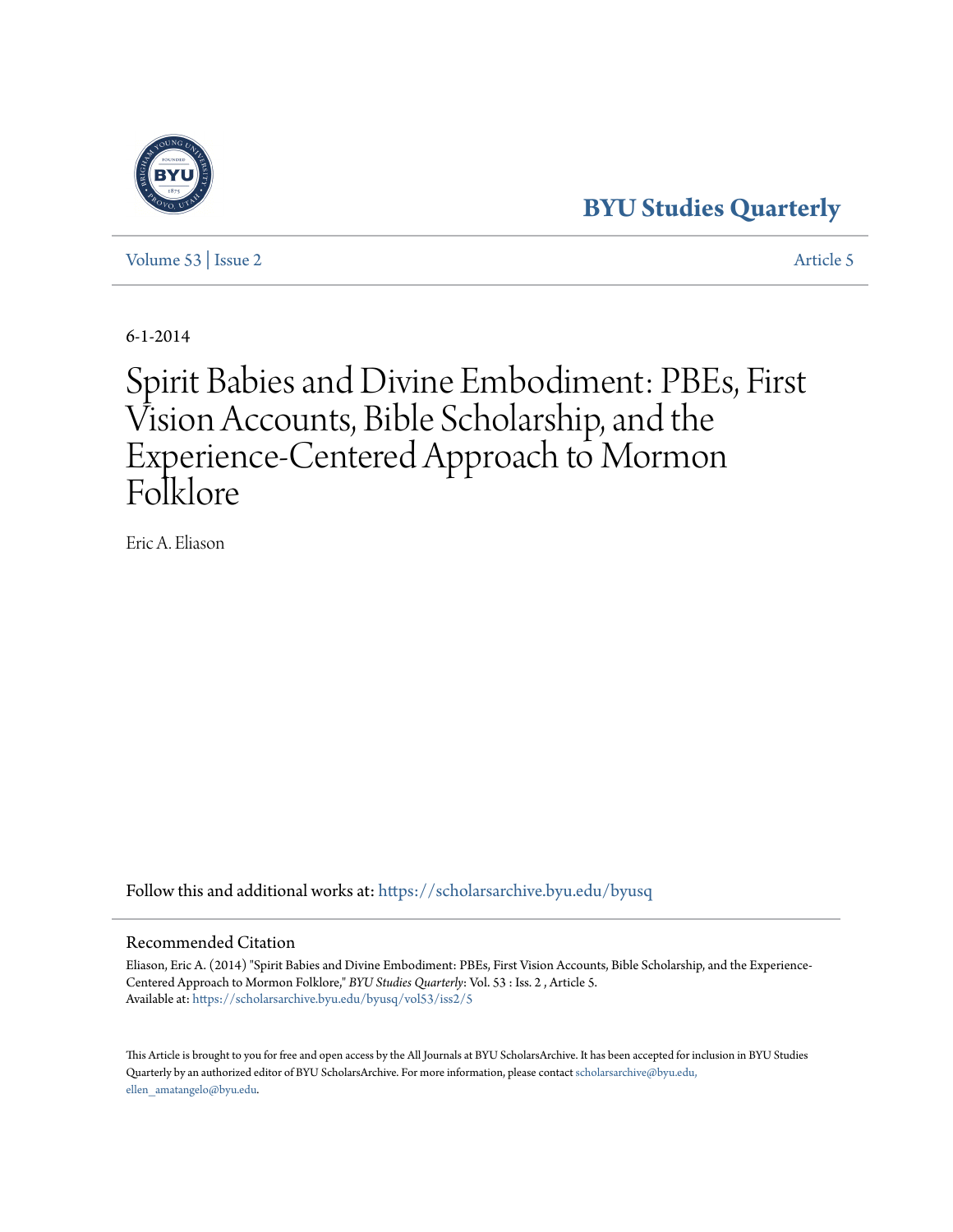## **Spirit Babies and Divine Embodiment**

### **PBEs, First Vision Accounts, Bible Scholarship, and the Experience-Centered Approach to Mormon Folklore**

*Eric A. Eliason*

To a devout insider, "Mormon folklore" might seem an oxymoron.<br>To a skeptical outsider, it might seem a redundancy. Both reactions assume definitions of "Mormon" and "folklore" that differ from how academic folklorists use these terms. "Mormon" refers not only to official LDS doctrines; it includes all varieties of Mormon people and their experiences. "Folklore" does not mean merely the bogus, quaint, or pioneer-era vestigial aspects of Latter-day Saint life. Rather, folklore includes the living traditions, stories, and beliefs that are passed on in face-to-face situations outside of official channels. Examples include legends of folk heroes (the "cussing Apostle" J. Golden Kimball and frontier lawman Porter Rockwell), encounters with the angelic Three Nephites, Relief Society quilting bees, BYU coed jokes, creative dating traditions, and the homemade wall charts used to rotate family home evening assignments. Folklore also encompasses testimonies, conversion stories, and traditional healings by priesthood blessings.

Veracity is not what distinguishes folklore from other forms of cultural expression. Rather, it is the mode of transmission—informal vs. formal, intimate vs. remote, small group vs. mass media, personal vs. impersonal, and oral vs. written. Folklorists who study religion distinguish between the dogmas and practices that disseminate top-down through denominational authority structures and the customs, beliefs, and stories that bubble up from the pews. This institutional/vernacular cultural divide is often blurred—especially with Mormons, who have no clergy/ laity distinction, who often align with the hierarchy's teachings, and who commonly implement top-down directives with personalized folkways.

*BYU Studies Quarterly 53, no. 2 (2014)* 21

1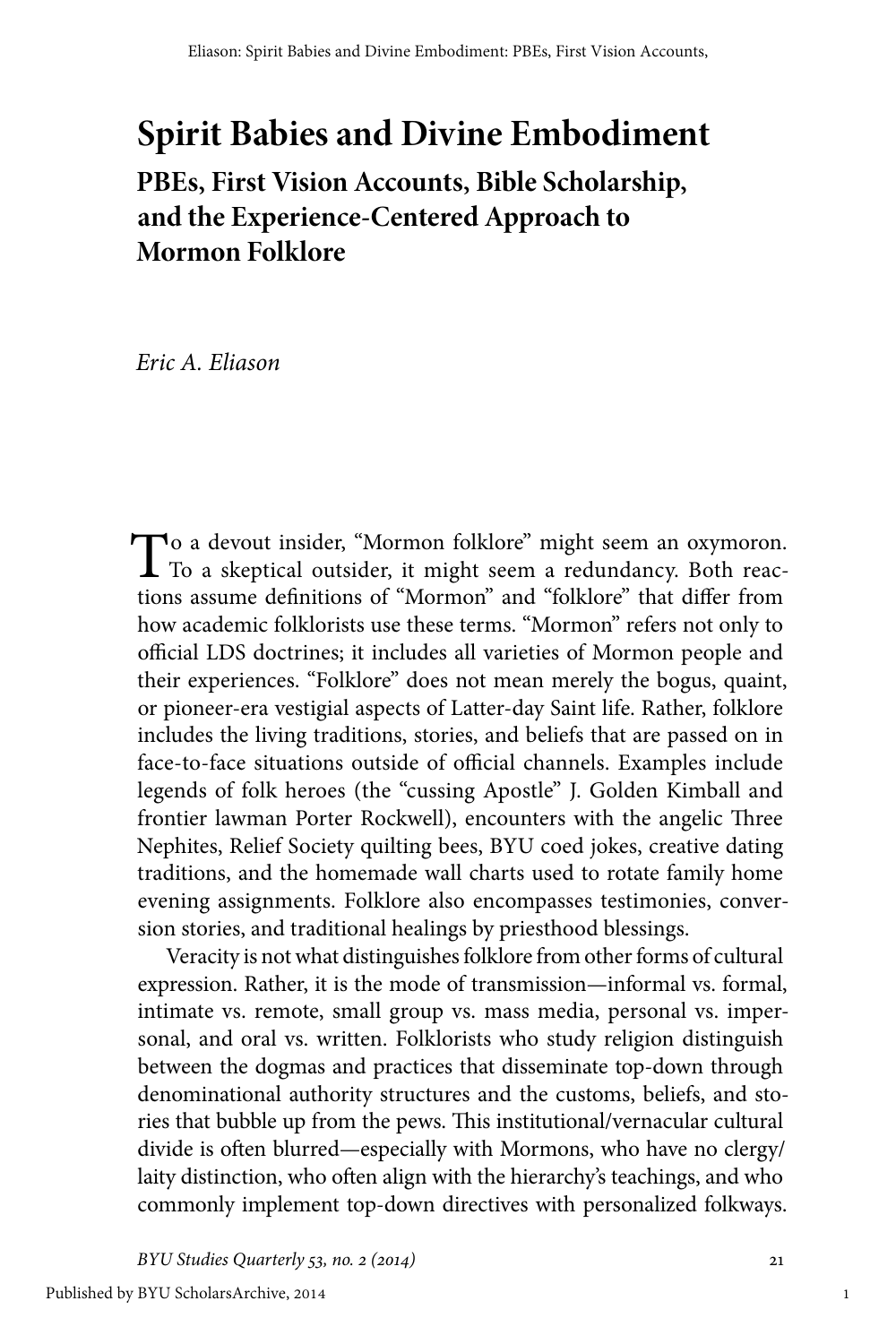Rather than merely revealing oddities, folklore transmits Mormons' most cherished experiences. Folklore provides a window into *actual* beliefs and practices, rather than the ideal types sometimes proffered by normative proclaimers. Mormons—as subject matter and as scholars—may well figure more prominently in folklore than any other discipline.

A most distinctive variety of Mormon folklore is the stories parents tell of angelic yet-to-be-born children appearing to them. This essay presents some examples of this phenomenon and looks at how dramatically resonant they are with the leading theoretical approach in religious folklore studies. This "experience-centered approach" reveals a deep universal significance to these stories that may be of great interest to Latter-day Saints.

Rushing to the hospital in April 1947, Jenalyn Wing Woffinden fell unconscious from premature labor pains. The receiving physician doubted she would survive. But after waking she related the following:

I found myself in the Celestial Room of the Salt Lake Temple. As I walked across the back of the room . . . a man dressed in white robes . . . came up to me and introduced himself as Peter, a disciple of Jesus Christ. He told me I would have great difficulty rearing this child. . . .

Peter then introduced me to the child's spiritual mother who was dressed in white. . . . She told me of the difficulty she had had raising the child in the spiritual world and [said] the only way I would be able to successfully raise [him] would be with unbounded love.<sup>1</sup>

Peter foretold many hardships for the boy and repeated his charge to love him unceasingly. As of 1965—when Brigham Young University student Russell Bice collected this story from Sister Woffinden's daughter for folklore professor Tom Cheney—the boy's sickly and rebellious nature was validating his mother's vision.

Though dramatic, this story is not doctrinally foundational like Joseph Smith's First Vision. Sister Woffinden is an ordinary Mormon. Her vision, though doubtless important to her family, remains largely unknown to other Mormons. What is remarkable about this story besides the specific instruction encouraging unrestrained love in an era of ostensible emotional distance—is that it is not unique. Thousands of Mormon parents today tell similar stories.

<sup>1.</sup> Russell Bice, "A Child Called Peter," individual collection assignment FA 02 1.1.1.5.1 (1964), William A. Wilson Folklore Archive, Special Collections, Harold B. Lee Library, Brigham Young University, Provo, Utah.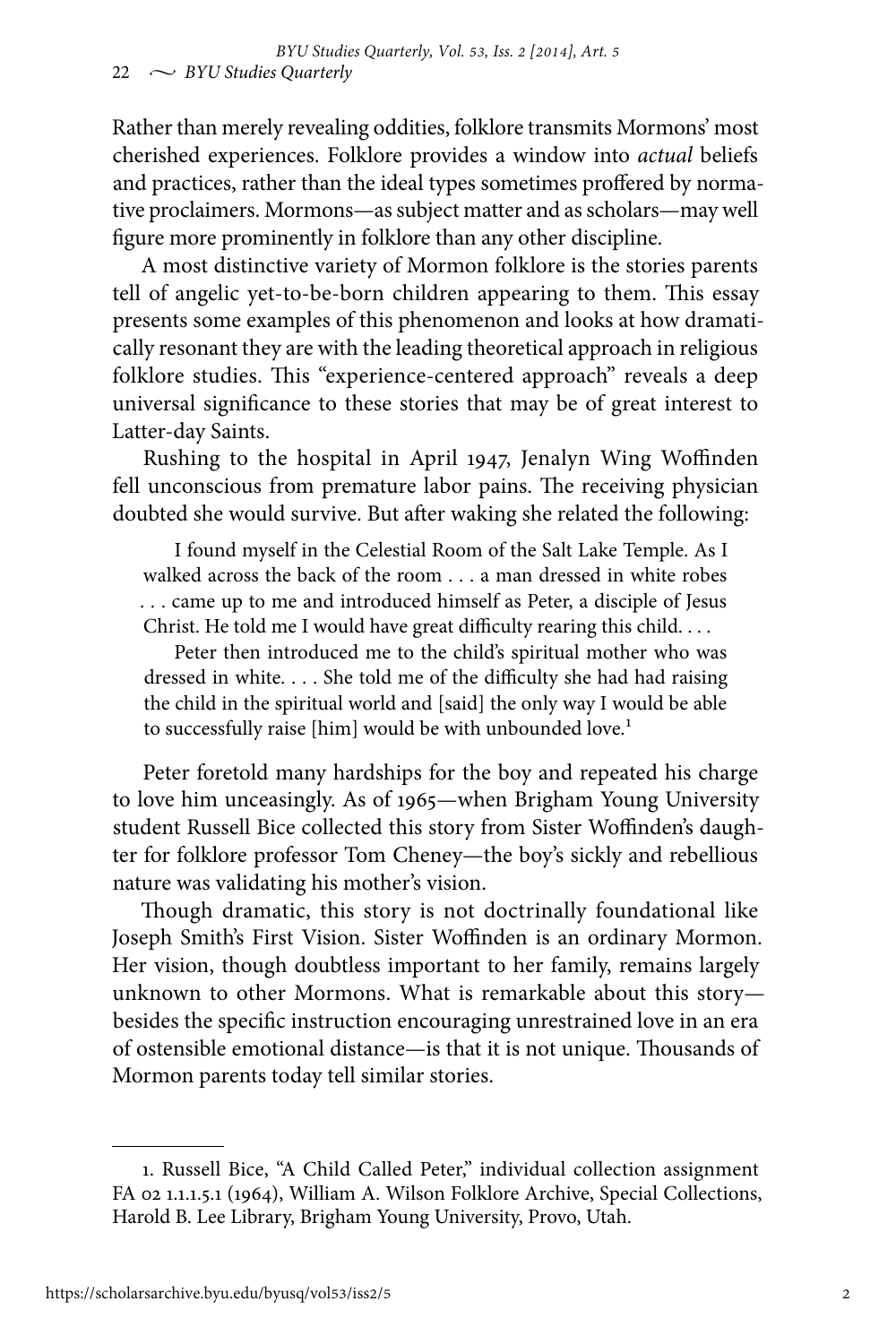While Sister Woffinden had a sleeping NDE (near death experience) and while research by Craig Lundahl and Harold Widdison suggests people often experience prebirth visions and visitations along with an NDE, most LDS preborn-children narratives describe a wakeful encounter. In 2010, a young Arizona married couple began hearing noises in their house and sensed a watcher on their roof.

Joe was outside bringing in the groceries and our bishop drove by. He said to Joe, "I have a strange question to ask you." Joe responded, "I have a strange answer!" Our bishop proceeded to ask if we have ever seen a little girl at our home. Joe just got chills. The bishop explained how the young neighbor girl had been seeing "Angel girls" on our roof and outside of our home. The Bishop believed these spirits were our own children in spirit waiting to come to our home.<sup>2</sup>

In another instance, a couple agreed to stop talking about having more children, since this caused too much marital tension. Almost immediately, a blue-eyed little girl with blond pigtails began to visit the wife repeatedly, asking to be born. Wearied and deprived of sleep, the wife warily told her reluctant husband about these encounters. He replied, "So, she's been bothering you too has she?"3

Folklorists call personal narratives of supernatural encounters *memorates*. Memorates featuring spirit children not yet born are called prebirth experiences (PBEs). Relatively few people have had a PBE, but most Mormons know someone who has. Parents pass them on as etiological narratives of how their children came to be. They are often the most cherished spiritual experience in one's life. Notably, official Church publications rarely mention, and neither discourage nor encourage, PBEs. Yet this vibrant folk tradition is deeply enmeshed with official LDS doctrines such as people's prebirth spiritual life, spirits' human shape, entitlement to personal revelation, and parenting's centrality to our purpose on Earth. These are not abstract notions only for those few interested in theological esoterica. They are living concepts dramatically emergent in the lives of Latter-day Saints through PBEs.

PBEs suggest a possible correlation between LDS beliefs and scientific findings about the human mind. Folklorists have shown how traditional cultures can pass on sophisticated knowledge that science embraces only later. Ethnobotanists have developed hundreds of

<sup>2.</sup> Brook Weinberg, conversation with Eric Eliason, December 26, 2011.

<sup>3.</sup> Story related by Bert Wilson at a Fife Folklore Conference, May 1995.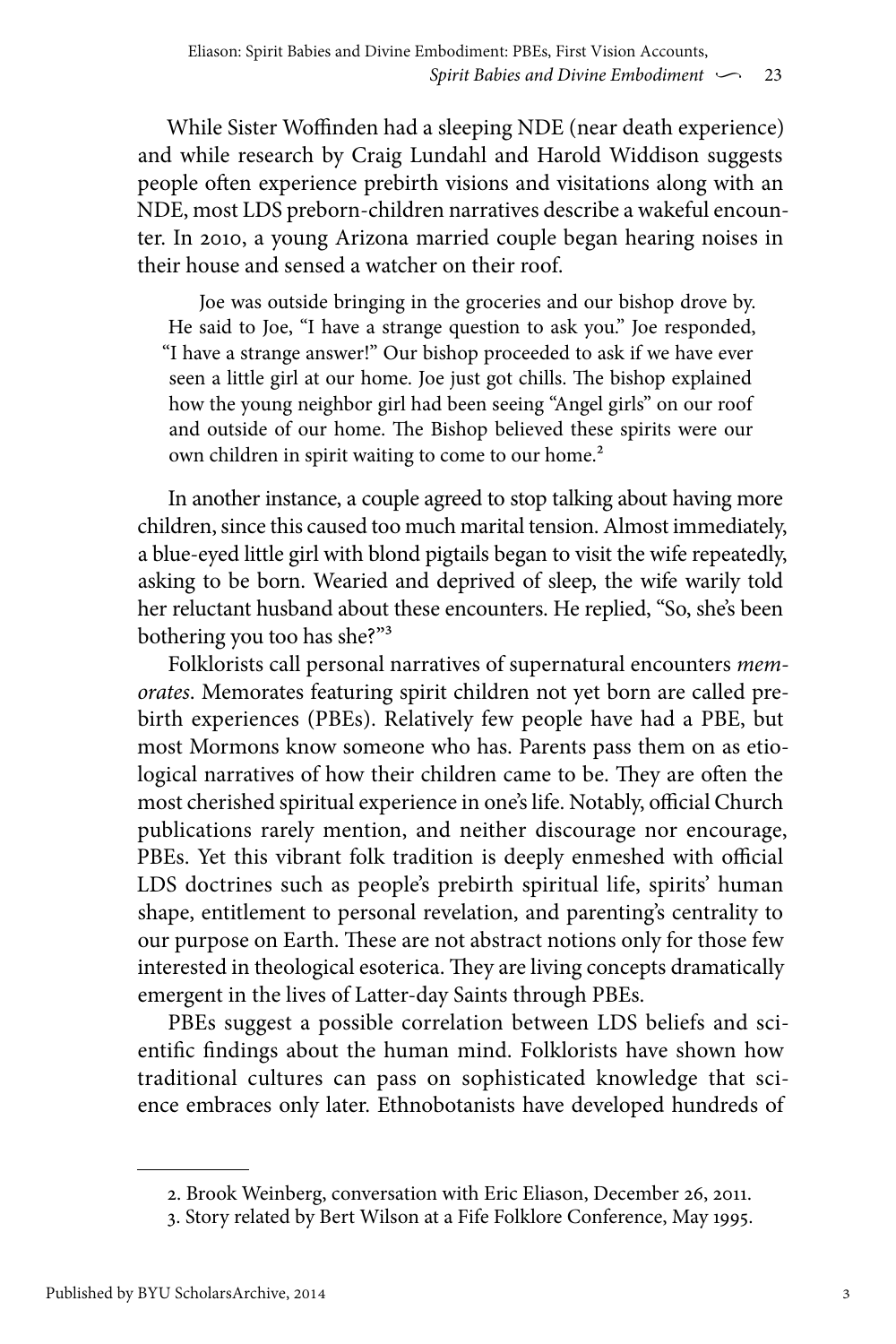modern medicines from traditional remedies around the world. Ethnohistorians have shown that preliterate societies' rigorous oral traditions can perpetuate genealogical information unrecorded by documents but corroborated by genetic testing. However, scholars have been less eager to plumb memorates for insights into psychological or spiritual matters. Folklorist David Hufford is one of the few working to develop ethnopsychology and ethnotheology as disciplines. He regards encounters with spirit children, deceased relatives, and human-shaped beings, both glorious and ominous, as akin to other kinds of firsthand empirical evidence. In his "experience-centered approach," memorates are not anomalies to be ignored or delusions to be cured. They are instead means to uncover the nature of common psychological and spiritual realities.

Bolstered by PBE researchers Elizabeth and Neil Carman, Harold A. Widdison, and Sarah Hinze, Hufford's quantitative data show that memorates like PBEs and sleep paralysis involving malevolent spirits seizing people in bed at night happen to about 20 percent of people. This rate does not correlate with psychiatric diagnoses or cultural, educational, or religious background, but seems to occur evenly across populations. Spirit-encounter memorates happen more frequently than the more academically respectable mystic or transcendent states of notable people in various religious traditions. In fact, rather than sensationalizing a mystic experience by presenting it as tangible, Hufford has found people more likely to obfuscate or "mystify" what were originally straightforward meetings with personlike beings.

According to Hufford, some cultural and religious traditions are better equipped to make sense of memorates. Baptists and atheists might not find understanding cobelievers to listen to their PBE, since neither worldview brooks a preearth life. Mental health professionals typically offer little help or deem them delusional. Many who have had a PBE understandably remain reticent.

Hufford suggests that psychiatry follow ethnobotany and ethnohistory in learning to draw on traditional data—especially if doing so can help patients. LDS apologists might enjoy the fact that Hufford, a Catholic, finds LDS theology the best suited to making sense of the full spectrum of spiritual visitations (PBEs as well as appearances of deceased loved ones and angelic and demonic persons) as they actually happen to people across cultures. Hence, Mormons tend to be less anxious about sharing them. However, PBE-relating traditions have also developed among Hindus and Buddhists, who understand them quite comfortably in terms of reincarnation. Also, despite Hufford's contention that robust,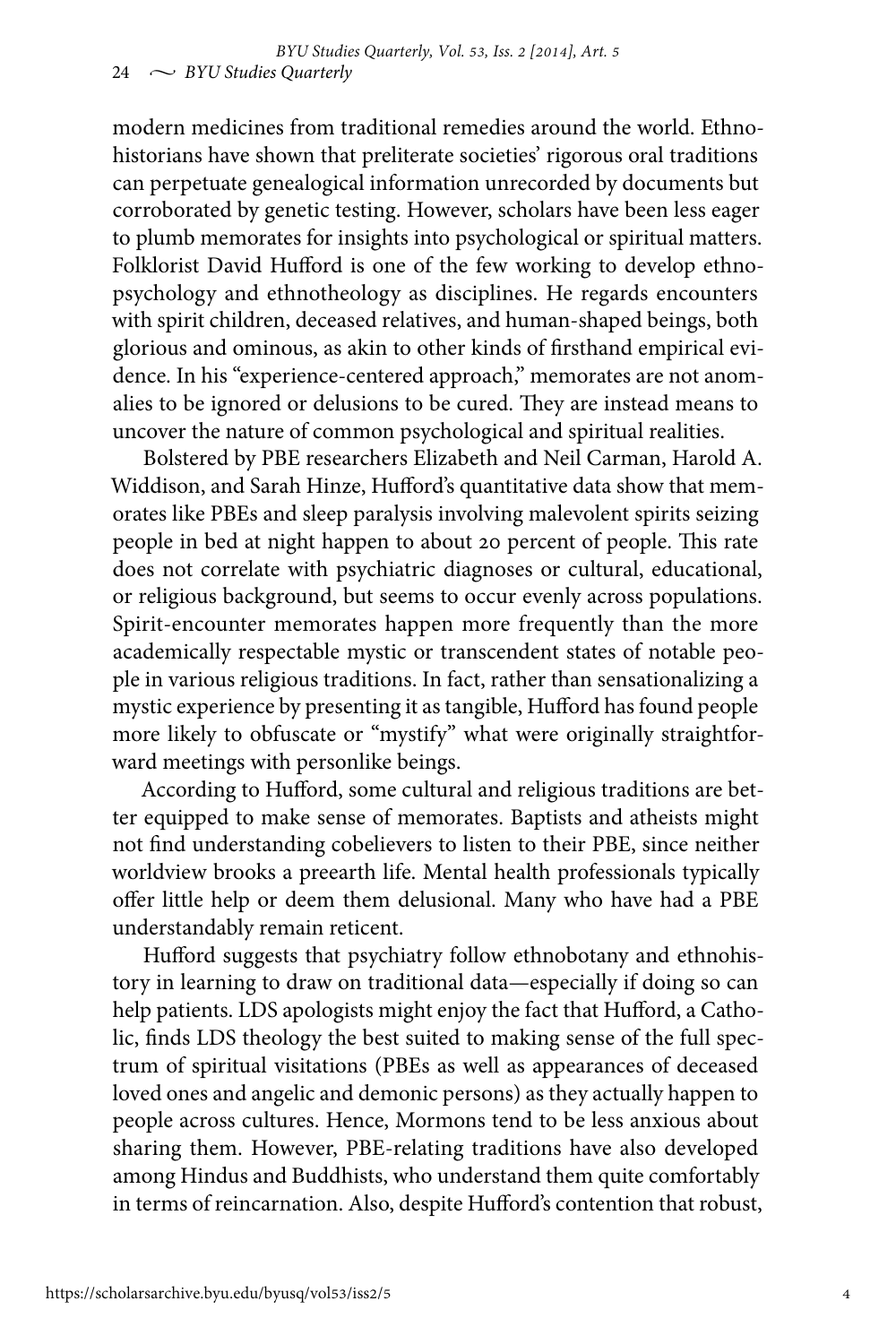cross-culturally similar experiences constitute evidence for a knowable external spiritual reality, his findings may merely demonstrate common powerful subjective psychological experiences. These two views are not necessarily mutually exclusive. Both could be true.

In either case, the experience-centered approach has potential implications for understanding foundational Mormon memorates—Joseph Smith's First Vision and the angel Moroni's appearance. The Prophet presented these as literal meetings, not mystic dreams or transcendent impressions. Terryl Givens contends the great uniqueness of Mormon theology is its nondivision of the spiritual from the material, its foundational episodes' resistance to metaphoric interpretations, and its understanding of humans, angels, and gods as the same class of beings at different stages of progression. The experience-centered approach suggests that such understandings are not merely LDS notions but part of the world's underlying reality—or at least the human mind part of it.

Some scholars have seen differences between the earliest First Vision accounts and ostensibly more concrete later ones as evidence that Joseph Smith elaborated a standard mystical experience for his day into one where he met glorified persons face to face. Experience-centered findings make it reasonable to suppose just the opposite—that he remembered humanlike beings from the first, but only revealed fuller details later as he felt more comfortable doing so. Scholarship by James B. Allen and John W. Welch closely counting motifs in Joseph Smith's First Vision corroborates this idea. There is little evidence of a "development" or "elaboration" in a particular direction; rather, the pattern seems more suggestive of Neal Lambert and Richard Cracroft's earlier claim of attention to audience shaping how the Prophet presented his story and what he chooses to divulge.

Even the canonized First Vision account shows signs of reticence. Without later interpretive glosses, a reader might not catch that "personages" refers to God the Father and Jesus Christ. But the echo in the Sacred Grove of the voice that spoke "This is my beloved Son, in whom I am well pleased" at Jesus's baptism (Matt. 3:17) and at the Mount of Transfiguration (Matt. 17:5) suggests as much.

Some claim a fabulist Joseph Smith inflated his story from seeing one angel, to just Jesus, to both God the Father and Jesus. But if Joseph was inconsistent about the numbers and identities of beings he encountered, he places himself squarely in Old Testament prophetic company. Abraham and Lot's hospitality toward two or three travelers whom the Bible variously calls "the Lord," "men," and "angels" (Gen. 18:1, 2; 19:1); Jacob wrestling with what is traditionally glossed as an angel but what the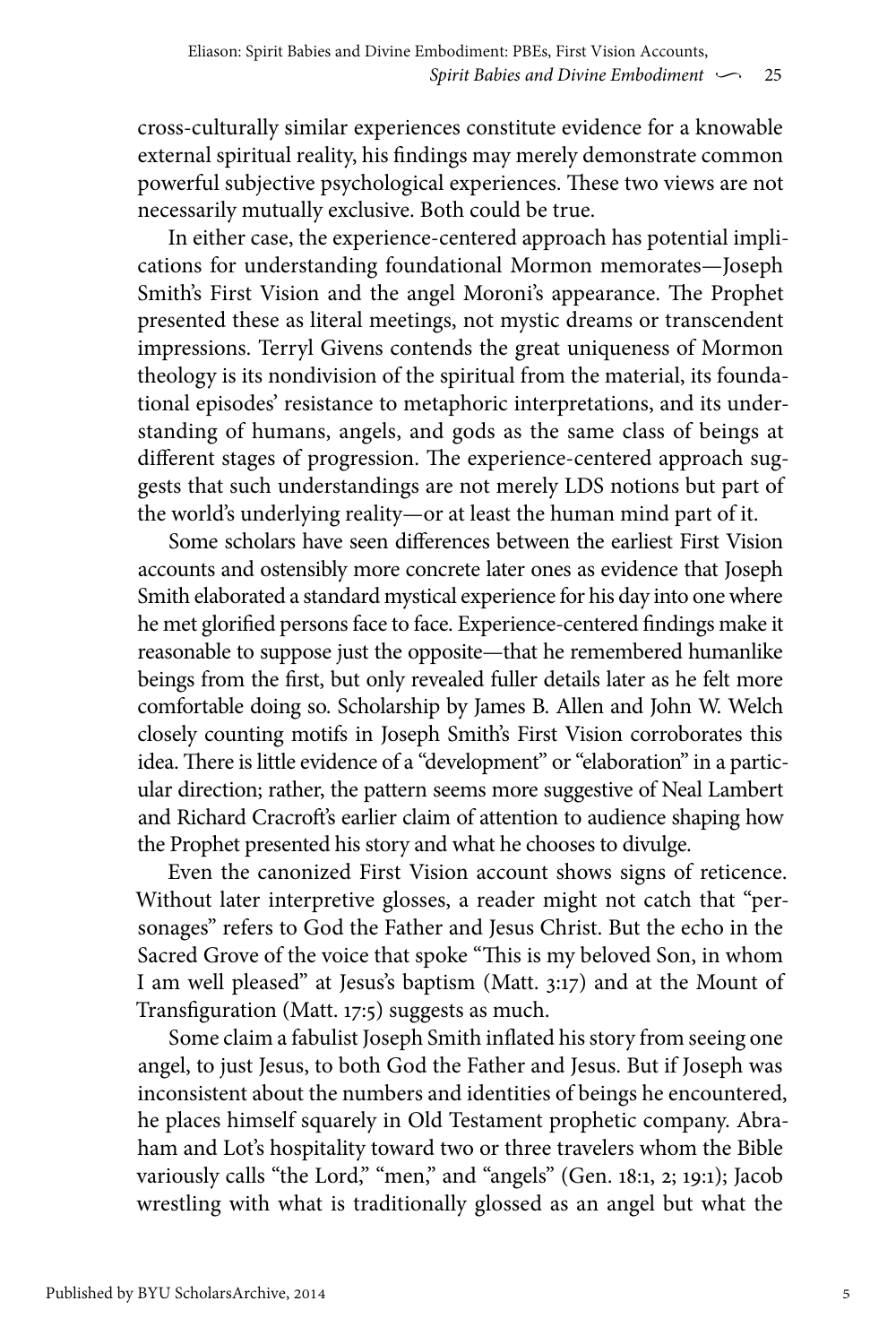text actually calls "a man" or "God face to face" (Gen. 32:24, 30); Joshua meeting "a man," the captain of God's angelic army or the Lord himself, before the battle of Jericho (Josh. 5:13–15; 6:1–2); and the annunciation of Samson's birth by what his parents are unsure is a man, an angel, or perhaps the Lord himself (Judg. 13:2–23) are all examples. Resonant with both experience-centered folklore and Mormon theology, Bible authors present ambiguity about visitor identity in memorates, because men, angels, and gods come in similar form.

James Kugel, an Orthodox Jew and Harvard professor of Hebrew literature, explains that the Bible's earliest authors saw humans, angels, and "the God of Old" as all having physical bodies that allowed them to walk and talk together. Only later did Bible authors abandon clearly anthropomorphic gods for Ezekiel's fantastic animal symbolism and the incomparable seemingly formless God of Isaiah's prophecies. For generations, Bible readers have understood early memorate accounts through later authors' and interpreters' metaphorizing eyes. In line with Kugel, Catholic theologian and New Testament scholar Stephen H. Webb claims that it is misguided later-theology, not the scriptural accounts themselves, that has shorn the resurrected Christ of his bodily physicality. LDS nonscholars like Joseph Smith, who believed the Bible world was being restored, and experience-centered folklorists, who have found such memorates as a norm, might say "amen" to Kugel's and Webb's proposed face-to-face encounters and continuity of form among heavenly beings and earthly persons.

But seeing PBEs as emergent from ancient psychic universals only helps explain their form. It does little to explain the particular contexts in which they might occur. Feminist folklorist Margaret Brady suggests PBEs provide wives a revelatory "trump card" forcing foot-dragging husbands to father children. According to Brady, motherhood is women's primary means of validation in LDS patriarchal culture. However, actual LDS households are typically much more egalitarian, even matriarchal, and very few recorded PBEs suggest gender power struggles. When they do, PBEs tend to bring unity, as in the blonde-pigtail-girl story.

PBEs could also be a response to tensions Mormons feel between Church teachings and modern lifestyles. In the past, Church leaders encouraged large families and discouraged birth control. Such admonitions abated in the 1980s and virtually disappeared in the mid-1990s. But pronatalism remains strong, and Mormons still tend to have more children on average than other Americans. With worldly voices calling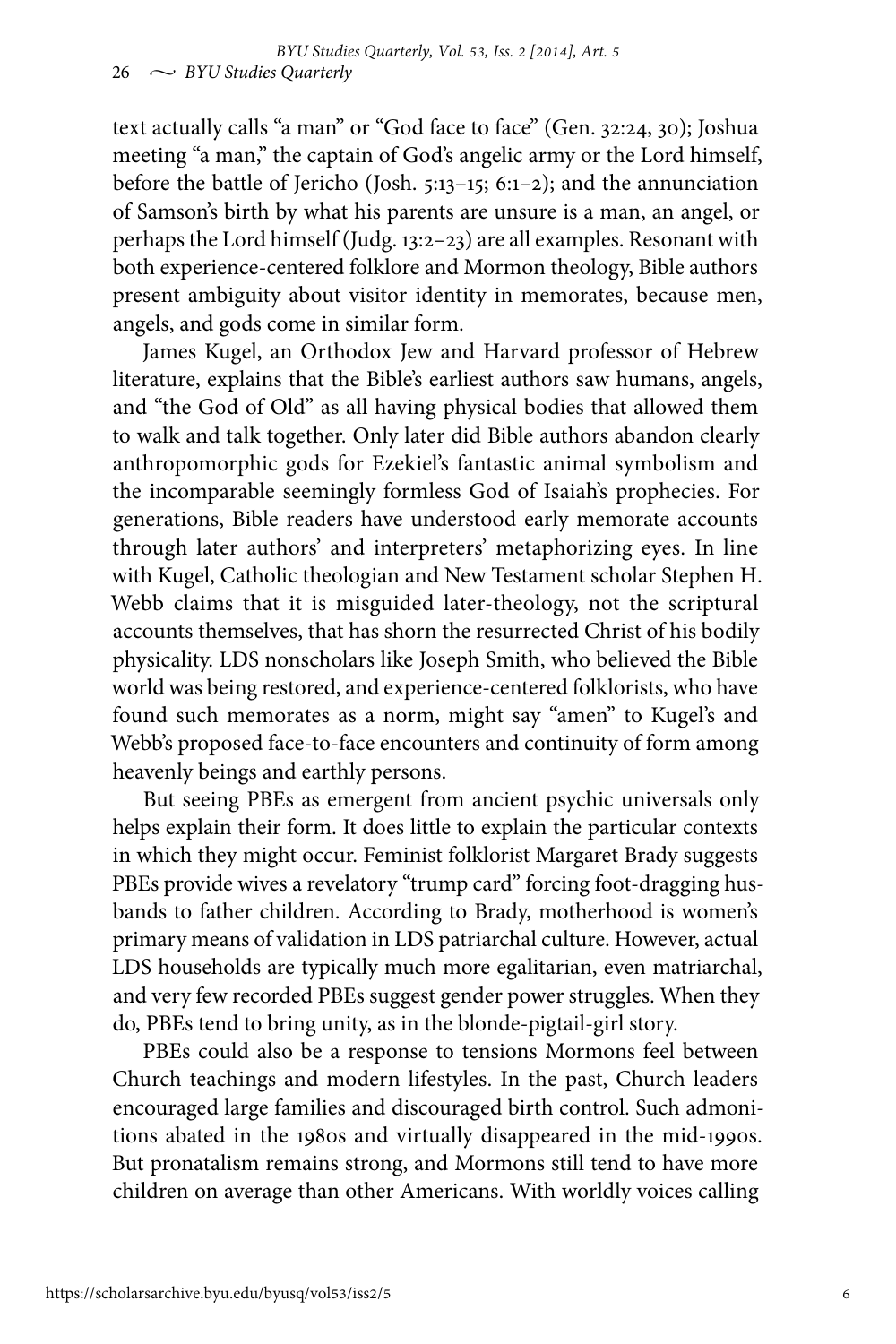children a burden, quality better than quantity, and "breeders" threats to the environment, prophetic calls not to limit family size stand in stark contrast. In the struggle to know which path to follow, PBEs can provide clear resolutions to difficult dilemmas. However, even granting these interpretations, just because PBEs can serve certain functions does not mean these functions cause the experiences.

Positive valuation of "faith-promoting rumors" such as PBEs coexists with caution toward them. Sharing such stories may make one seem kooky, even to other Mormons. Merciless Internet debunkings can reveal one as a dupe, but being too skeptical of a friend's personal experience can brand one insensitive to spiritual things. Perhaps in a community open to visions, miracles, and prophecies, it is especially important to guard against fakery. But Salt Lake City has no office like the Vatican's that investigates miracles and pronounces them genuine or fraudulent; Mormons are generally on their own in such matters. Many Mormons avoid giving too much credence to such tales the further away they get from firsthand experience. And some firsthand experiences are accompanied by an impression not to share them except in sacred moments.

It is little wonder then that some American Mormons tend to avoid investing too much in such tales one way or another, unless the PBE in question happened to them or someone very close. However, Mormons in the expanding worldwide Church may find themselves in cultures much more friendly to sharing the supernatural than the secularized, disenchanted Western world. And experience-centered theory suggests that this is nothing to worry about as weird, but something to embrace as real.

#### **Bibliography**

- Allen, James B., and John W. Welch. "The Appearance of the Father and Son to Joseph Smith in 1820." In *Opening the Heavens: Accounts of Divine Manifestations, 1820–1844,* ed. John W. Welch with Erick B. Carlson, 35–75. Provo, Utah: BYU Studies; Salt Lake City: Deseret Book, 2011.
- Bice, Russell. "A Child Called Peter." Individual collection assignment FA 02 1.1.1.5.1 (1964). William A. Wilson Folklore Archive, Special Collections, Harold B. Lee Library, Brigham Young University.
- Brady, Margaret K. "Transformations of Power: Mormon Women's Visionary Narratives." *Journal of American Folklore* 100 (1987): 461–68.
- Carman, Elizabeth M., and Neil J. Carman. *Cosmic Cradle: Souls Waiting in the Wings for Birth.* Fairfield, Iowa: Sunstar Publishing, 2000.